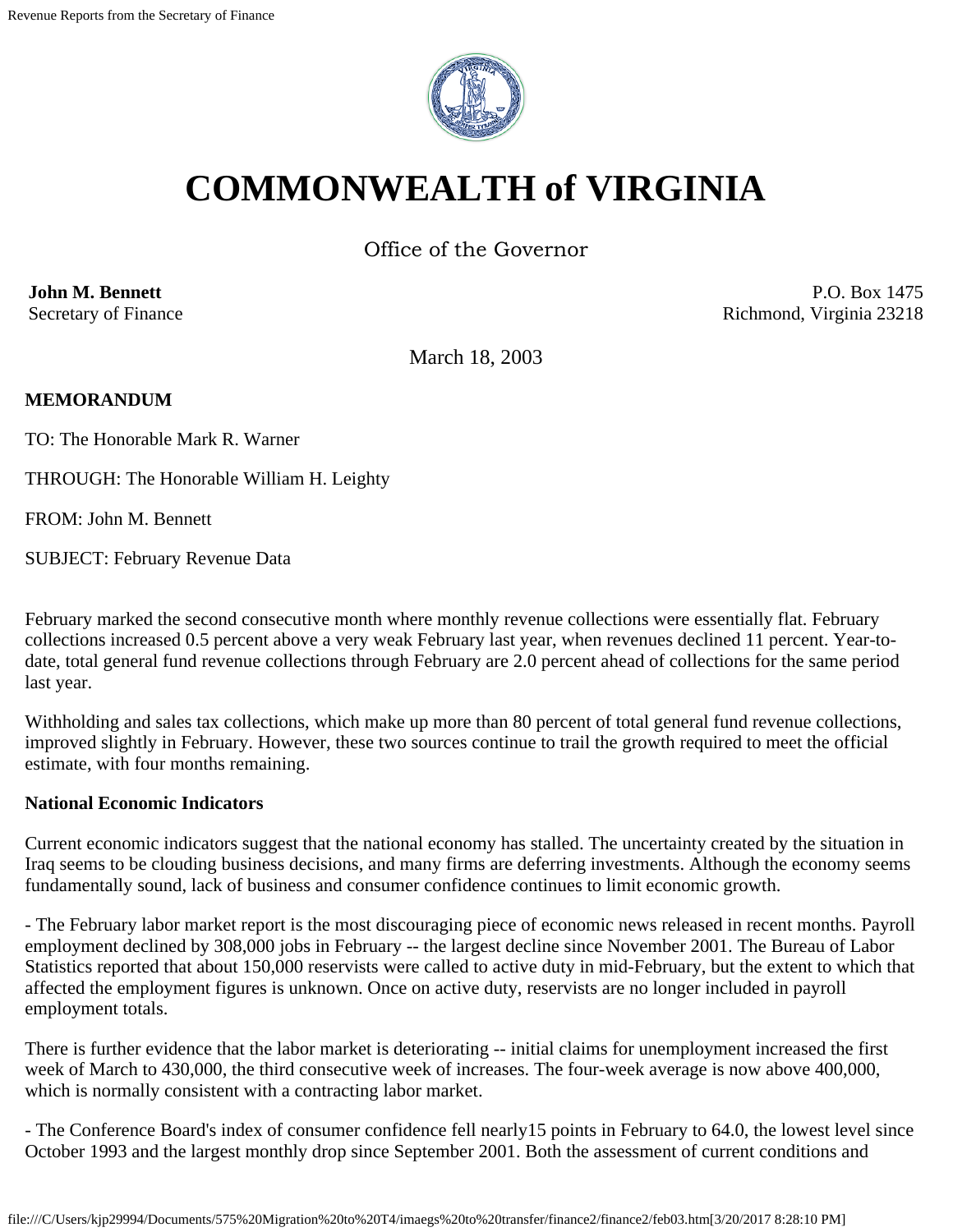expectations of future conditions fell sharply.

- After signs of reviving over the last two months, manufacturing activity slumped in February. The Institute of Supply Management index fell to 50.5 percent - very close to the break-even point.

- The Conference Board's index of leading indicators slightly dipped in January after three straight monthly increases. The index has grown only 0.2 percent over the last six months, indicating economic growth should remain weak, at best.

- Total personal income continued its steady growth in January, the sixth consecutive month of 0.3 percent growth. Several special factors, however, contributed to the increase. Cost of living adjustments to federal transfer payments and pay raises for federal employees boosted growth. Total wages and salaries grew a meager 0.1 percent. That increase was driven by pay increases for federal employees. Private sector wage payments fell slightly.

- Real GDP growth for the fourth quarter of 2002 was revised up to 1.4 percent - better than the 0.7 percent initially reported, but still very weak.

## **Virginia Economy**

Employment data for the nation and for Virginia have recently been revised by the federal government, and a new set of employment categories is now in place. The revision reflects more careful analysis of recent employment trends, and also establishes a new system for tracking employment sectors. Although the new system provides employment data which will ultimately be more useful, December 2002 results are the latest available.

The graph on the following page includes the Bureau of Labor Statistics re-benchmark of employment data as well as its conversion from the Standard Industrial Classification system (SIC) to the North American Industry Classification System (NAICS).

As the graph highlights, job losses after the September 2001 terrorist attack were slightly greater than initially reported. This revision mirrors the weak payroll withholding collections which occurred during that time. The overall revisions are relatively small, and both data series show consecutive months of negative employment growth beginning in August 2001. However, the new NAICS data show that Virginia employment grew last October and November, before declining again in December. The December decline is consistent with a stalled national economy, where falling consumer confidence and the economic uncertainty created by the pending war with Iraq are key factors.

| employment graph |
|------------------|
|                  |
|                  |
|                  |
|                  |
|                  |
| $\sqrt{2}$       |
|                  |
|                  |
|                  |
|                  |
|                  |
|                  |
|                  |

## **February Revenue Collections**

Revenue collections grew about \$3.1 million (0.5 percent) above collections for last February, which was also a very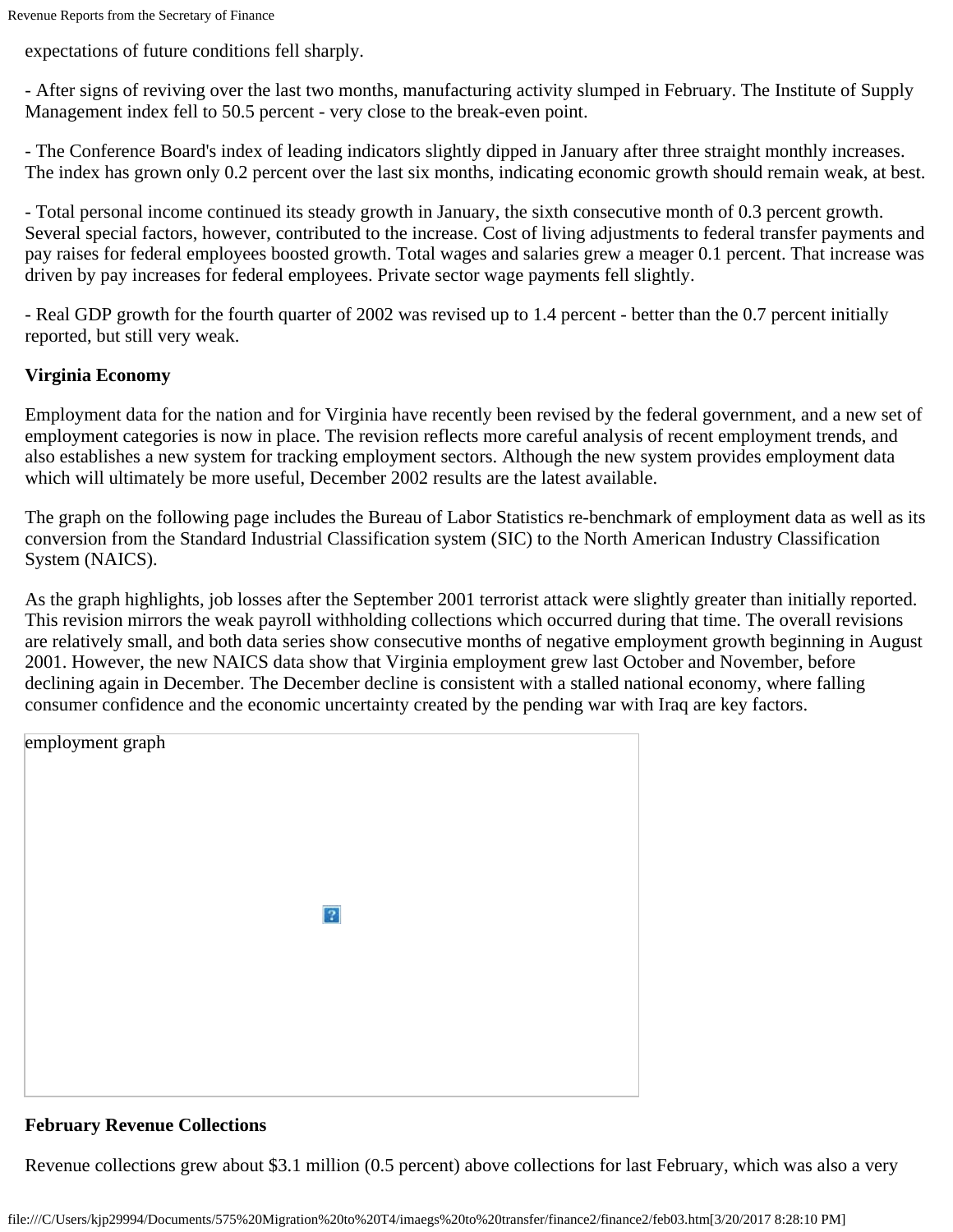weak month. On a year-to-date basis through February, total revenues are 2.0 percent above last year - still ahead of the required annual estimate of 1.0 percent growth but regressing back toward that rate.

*Individual Income Tax Withholding (62% of general fund revenues)*: Collections in withholding grew by 3.2 percent from February of last year. Year-to-date withholding growth through February is 2.3 percent - trailing the annual estimate of 2.7 percent growth. In order to make the Fiscal Year 2003 individual income tax withholding forecast, collections must average 3.5 percent over the remaining four months of the fiscal year.

*Individual Income Tax Refunds*: Refunds this month were \$221.0 million - about \$15.8 million above February of last year. For the filing season beginning January 1, 755,000 refunds have been issued, while 750,000 were issued over the same period last year. The average refund amount is up about nine percent compared with last year.

On a fiscal year basis, total refunds are running 10.2 percent ahead of last year, meaning more has been refunded thus far this fiscal year than last. The revenue forecast assumes that refunds will grow 9.2 percent.

*Individual Income Tax Nonwithholding (12% of general fund revenues)*: February is not a significant month for nonwithholding receipts. Through February, year-to-date collections are 3.8 percent below collections for the same period last year - ahead of the forecast of a 13.2 percent decline. The next significant month for nonwithholding collections will be May.

*Sales Tax (22% of general fund revenues)*: Collections of sales tax grew by 3.3 percent from February of last year. Adjusting for the accelerated sales tax payments, year-to-date collections in this source increased about 1.8 percent through February, still well below the forecast of 2.7 percent growth.

### **Other Revenue Sources**

|                                                          | Year-to-Date | Required to<br>Meet Estimate |
|----------------------------------------------------------|--------------|------------------------------|
| Corporate Income Tax                                     | 27.6%        | 3.8%                         |
| Insurance Premiums Tax (3% GF revenues)                  | 13.0%        | 5.3%                         |
| $[ABC$ Taxes $(1.1\%$ GF revenues)                       | 4.6%         | $0.0\%$                      |
| Public Service Corporations (0.9% GF<br>$ $ revenues $)$ | 25.3%        | 8.2%                         |
| Interest Income (0.7% GF revenues)                       | $-27.2%$     | $-28.3%$                     |

The following list provides data on February collections of other key revenues:

**All Other Revenue.** Revenue from all other sources was flat in February. Strong growth in collections of wills, suits, deeds and contract fees (primarily recordation taxes) and fines, forfeitures and fees offset declines in other sources. On a year-to-date basis, collections of all other revenue were 21.4 percent above the same period last year, somewhat ahead of the annual forecast of 16.2 percent growth.

**Lottery Revenues.** In February, Lottery net income grew 4.3 percent more than last year on a 0.1 percent increase in sales due to lower prize payouts. On a year-to-date basis, growth of 9.0 percent is significantly above the amount needed to meet the current revenue estimate.

Both sales and net income growth rates are currently above the levels needed to meet their respective annual forecasts. However, the final quarter of this fiscal year is not forecast to be as profitable as last year's final quarter because last year included a record-setting \$331 million Mega Millions jackpot. On a year-to-date tracking basis, net income is about \$7 million above forecast, with four months remaining in the year.

### **Summary**